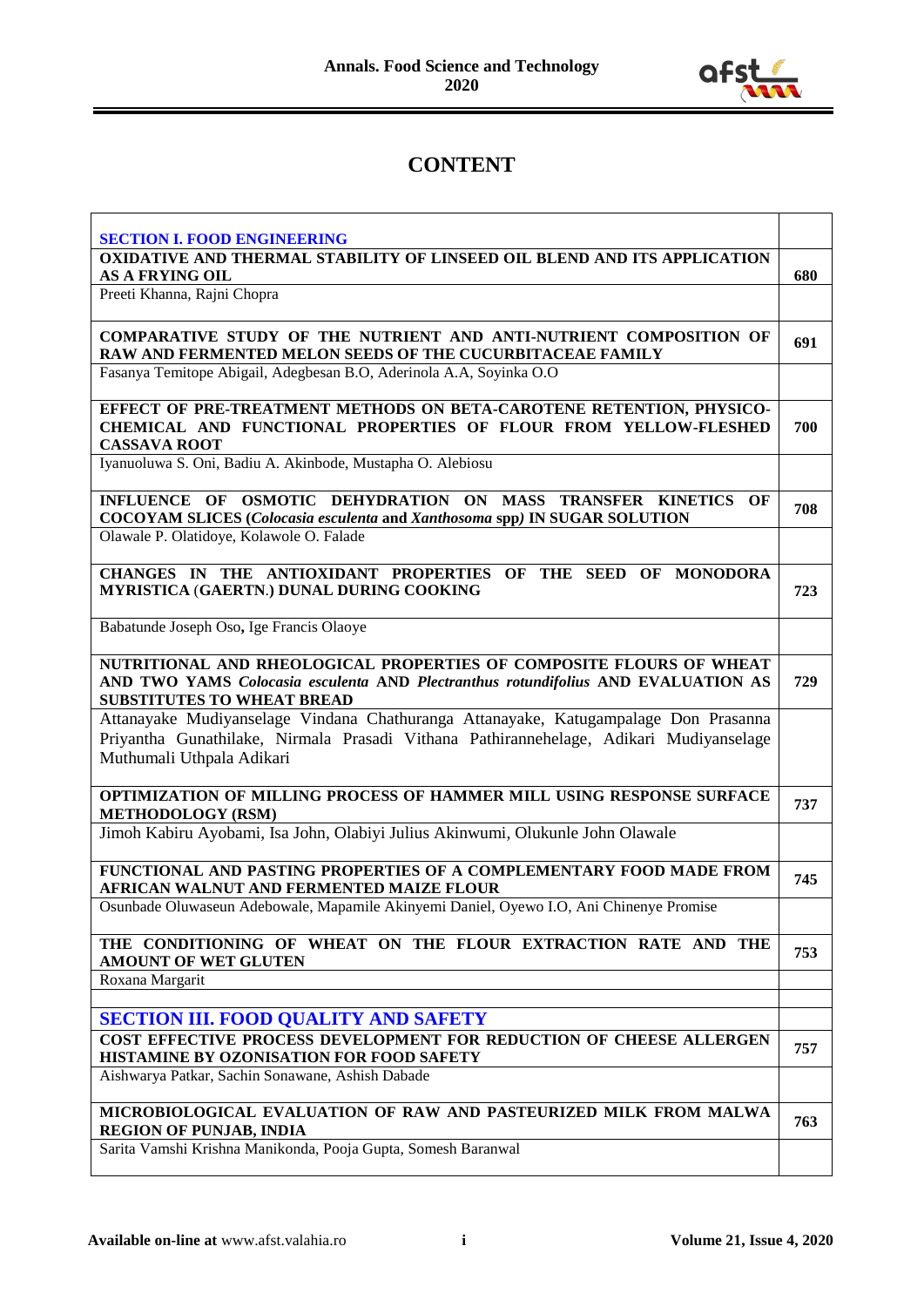

| <b>SECTION IV. FOOD ANALYSIS</b>                                                                                                                                                |     |
|---------------------------------------------------------------------------------------------------------------------------------------------------------------------------------|-----|
| MINERAL NUTRIENT COMPOSITION AND PROXIMATE ANALYSIS OF SELECTED                                                                                                                 | 773 |
| <b>EDIBLE GREENS OF MEDICINAL IMPORTANCE</b><br>Esther Meda John, Madhu Priya Maran, Kathirvelu Revathy, Sadagopan Ravi Shankar                                                 |     |
|                                                                                                                                                                                 |     |
| ANTIOXIDANT PROPERTIES OF SELECTED CULINARY FLOWERS<br>Kuruppu Appuhamillage Upeka Darshani Weerasinghe, Katugampalage Don Prasanna Priyantha                                   | 783 |
| Gunathilake                                                                                                                                                                     |     |
| QUALITY EVALUATION OF PUMPKIN (CUCURBITA PEPO) POWDER PRODUCED USING<br>THREE DIFFERENT DRYING METHODS                                                                          | 792 |
| Munir Abba Dandago, Rukayya Abubakar                                                                                                                                            |     |
| QUALITY ATTRIBUTES AND IN VITRO STARCH DIGESTIBILITY OF TIGER NUT-<br><b>ENRICHED MAIZE TUWO</b>                                                                                | 800 |
| Adeoye, Babatunde Kazeem Akinbode, Badiu Akinola, Ibraheem, Fatimoh                                                                                                             |     |
| ISOLATION, CHARACTERIZATION AND FUNCTIONAL PROPERTIES OF STARCH FROM<br>TURMERIC TUBER, TURMERIC POWDER AND TURMERIC SPENT                                                      | 813 |
| Sathya Moorthy Ranjitha, Ramasamy Sujatha, Deivasigamani Revathi, Ravichandran Shobanadevi                                                                                      |     |
| DIFFERENT INDIAN<br><b>TEXTURE</b><br><b>ANALYSIS</b><br><b>FRIED</b><br><b>SNACKS</b><br><b>USING</b><br>OF<br><b>ELECTROMYOGRAPHY</b>                                         | 825 |
| Pant Kirty, Sodhi, Navdeep Singh, Dhillon Bhavnita                                                                                                                              |     |
| VOLATILE COMPOSITION OF DISTILLATES WITH ADDED EXTRACTS OF JUNIPER<br><b>BERRIES (JUNIPERUS COMMUNIS L. - FRUCTUS)</b>                                                          | 835 |
| Dimitar Dimitrov, Albena Parjanova, Snezhana Ivanova, Vanyo Haygarov                                                                                                            |     |
| DETERMINATION OF CHLOROPHYLLS AND CAROTENES CONTENT IN SOME<br>VEGETABLES OF ETHIOPIA BY USING UV-VIS SPECTROSCOPY                                                              | 841 |
| Abrham Feseha, A.V. Gholap                                                                                                                                                      |     |
| DETERMINATION OF CHLORAMPHENICOL IN DIFFERENT COMMERCIAL SAMPLES OF<br><b>HONEY</b>                                                                                             | 847 |
| Raja Shekhar Nunavath, Ajaykumar Chittipolu, Prithviraja Gajjela                                                                                                                |     |
| DEVELOPMENT AND NUTRITIONAL EVALUATION OF BROWNIES INCORPORATED<br>WITH PUMPKIN SEEDS FLOUR                                                                                     | 852 |
| D. Roshini, Dr. Renu Agarwal, K. Suganya                                                                                                                                        |     |
|                                                                                                                                                                                 |     |
| VITAMIN CONTENT OF A WILD EDIBLE MUSHROOM: TERMITOMYCES LETESTUI<br>Guillaume Arthur Kouassi Loh Yoboue, Suomion Justin Saki, Tehi Bernard Sea, Kouablan Jean Constant<br>Karim | 859 |
| <b>JACKFRUIT SEED FLOUR AS AN ALTERNATIVE DIET DURING FASTING</b>                                                                                                               | 866 |
| (IN COMBINATION WITH BUCKWHEAT AND WATER CHESTNUT FLOUR)<br>Divyanshi Verma, Sunita Mishra                                                                                      |     |
| <b>BREAD WASTE AND SAFETY OF REPROCESSED PRODUCTS</b>                                                                                                                           | 873 |
| Gabriela-Andreea Horneț, Adriana Laura Mihai, Mioara Negoiță                                                                                                                    |     |
| <b>SECTION VI. ENVIRONMENTAL ENGINEERING</b>                                                                                                                                    |     |